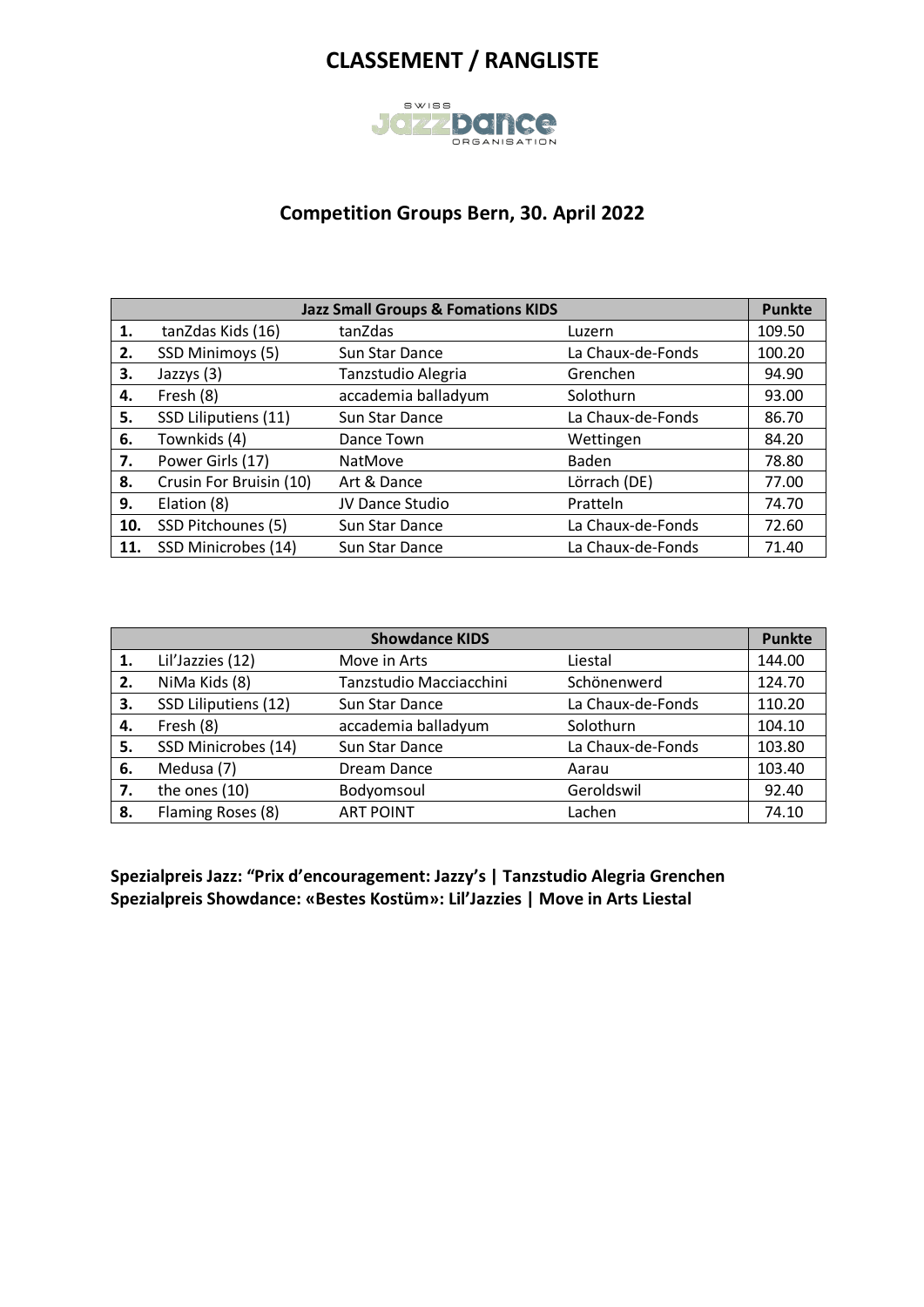

### **Competition Groups Bern, 30. April 2022**

|     | <b>Small Groups JUNIORS</b> |                           |                   |        |
|-----|-----------------------------|---------------------------|-------------------|--------|
| 1.  | tanZdas Teens (5)           | tanZdas                   | Luzern            | 110.00 |
| 2.  | New Foundation (7)          | Enjoy-Dance               | Würenlingen       | 102.70 |
| 3.  | Nemesis (5)                 | <b>Musical Factory</b>    | Luzern            | 101.20 |
| 4.  | Cie Juniors ATJP (6)        | Atelier de danse J.P.     | Delémont          | 96.30  |
| 5.  | mixed (7)                   | accademia balladyum       | Solothurn         | 95.00  |
| 6.  | NiMa Juniors (6)            | Tanzschule Macchiacchini  | Schönenwerd       | 92.20  |
| 7.  | Timeless (6)                | Tanzstudio Alegria        | Grenchen          | 90.80  |
| 8.  | SSD Juniors B (5)           | Sun Star Dance            | La Chaux-de-Fonds | 89.70  |
| 9.  | NYAWA (5)                   | NatMove                   | <b>Baden</b>      | 86.50  |
| 10. | MF Crew Juniors (7)         | <b>Musical Factory</b>    | Luzern            | 83.90  |
| 11. | <b>PINK (5)</b>             | TanzArt                   | Bern              | 79.60  |
| 12. | Infinity (5)                | Tanzstudio Alegria        | Grenchen          | 77.10  |
| 13. | Movement (5)                | The movement dance school | Neuchâtel         | 74.50  |
| 14. | SSD Juniors (5)             | Sun Star Dance            | La Chaux-de-Fonds | 73.60  |
| 15. | SSD Minimoys (5)            | Sun Star Dance            | La Chaux-de-Fonds | 71.10  |
| 16. | Cie Junior Giant (          | <b>Giant Studio</b>       | Neuchâtel         | 64.80  |
| 17. | Street Jammers (5)          | Jam Fit                   | Rappeswil-Jona    | 41.50  |

|     |                            | <b>Formations JUNIORS</b> |                   | <b>Punkte</b> |
|-----|----------------------------|---------------------------|-------------------|---------------|
| 1.  | tanZdas Teens (21)         | tanZdas                   | Luzern            | 115.20        |
| 2.  | Reach (12)                 | New Dance Academy         | <b>Bern</b>       | 113.30        |
| 3.  | Townies (12)               | Dance Town                | Wettingen         | 112.10        |
| 4.  | Bad Habit (13)             | Art & Dance               | Lörrach (DE)      | 104.00        |
| 5.  | SSD Minimoys (13)          | Sun Star Dance            | La Chaux-de-Fonds | 92.70         |
| 6.  | MINT (14)                  | TanzArt                   | <b>Bern</b>       | 85.60         |
| 7.  | mdc company one            | académie mdc              | Neuchâtel         | 83.00         |
| 8.  | SSD Juniors (10)           | Sun Star Dance            | La Chaux-de-Fonds | 78.70         |
| 9.  | Life without you (8(       | Cunningham International  | Fribourg          | 78.10         |
|     |                            | Dance Center              |                   |               |
| 10. | Cie Junior Giant (12)      | <b>Giant Studio</b>       | Neuchâtel         | 67.90         |
| 11. | <b>CiDC New Generation</b> | Cunningham International  | Fribourg          | 54.90         |
|     | (13)                       | Dance Center              |                   |               |
| 12. | Jazz Jammers (9)           | Jam Fit                   | Rapperwil-Jona    | 47.00         |

**Spezialpreis: "Prix de Coeur:" tanZdas Teens | tanZdas Luzern**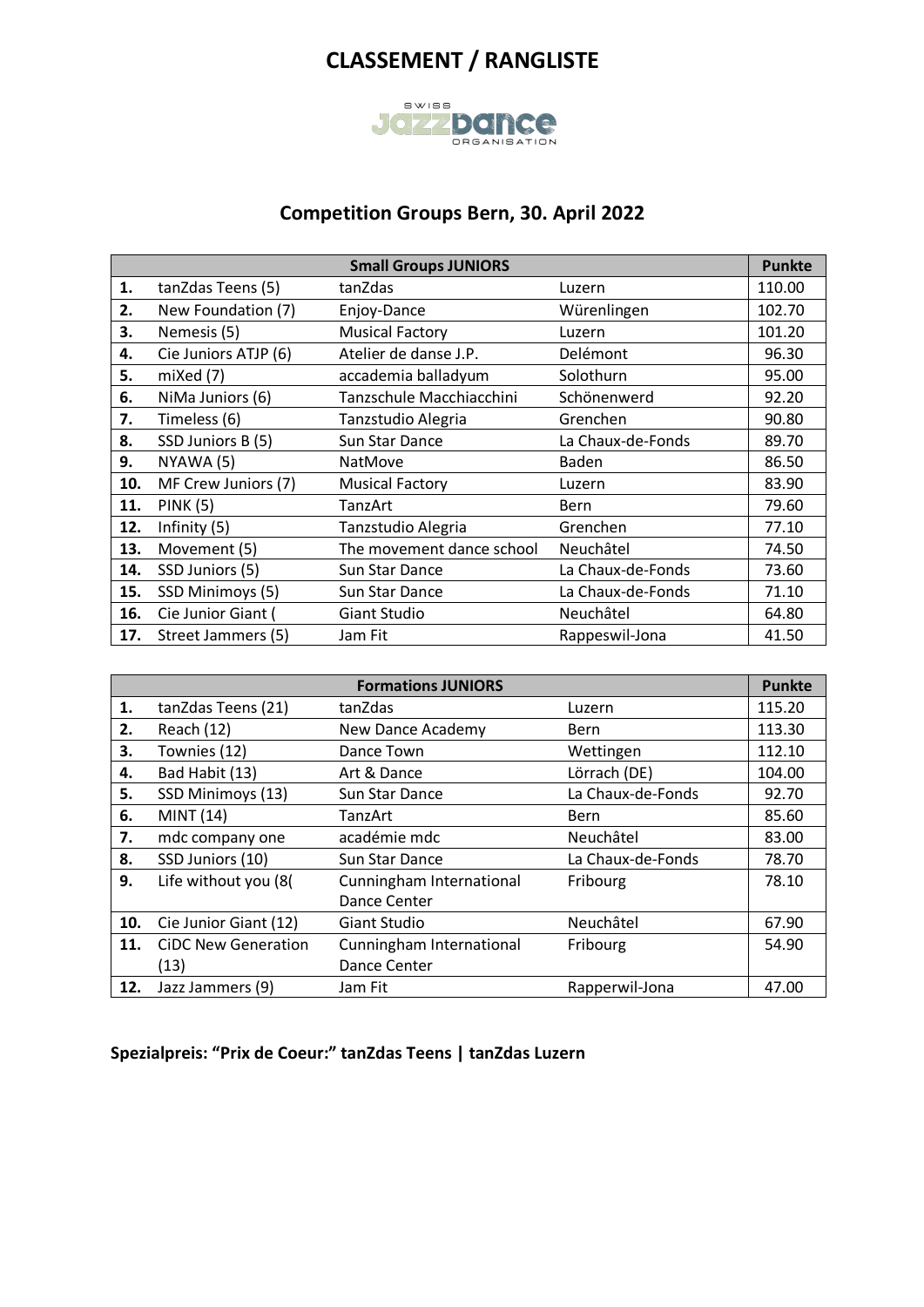

### **Competition Groups Bern, 30. April 2022**

|     |                                | <b>Showdance JUNIORS</b> |                   | <b>Punkte</b> |
|-----|--------------------------------|--------------------------|-------------------|---------------|
| 1.  | <b>Under Construction 824)</b> | Move in Arts             | Liestal           | 153.50        |
| 2.  | Reach (12)                     | <b>New Dance Academy</b> | <b>Bern</b>       | 143.40        |
| 3.  | Art & Dance Junior             | Art & Dance              | Lörrach (DE)      | 130.90        |
|     | Company (13)                   |                          |                   |               |
| 4.  | SSD Juniors (10)               | Sun Star Dance           | La Chaux-de-Fonds | 129.30        |
| 5.  | tanZdas Teens (12)             | tanZdas                  | Luzern            | 128.00        |
| 6.  | SSD Minimoys (13)              | Sun Star Dance           | La Chaux-de-Fonds | 121.50        |
| 7.  | NiMa Juniors 1 (5)             | Tanzschule Macchiacchini | Schönenwerd       | 117.60        |
| 8.  | LIME (19)                      | TanzArt                  | <b>Bern</b>       | 115.40        |
| 9.  | mixed (7)                      | academia balladyum       | Solothurn         | 94.70         |
| 10. | Secret Dancers (5)             | Secret Dance GmbH        | Lyss              | 94.50         |
| 11. | Tosca $(10)$                   | Dream Dance              | Aarau             | 92.20         |
| 12. | NiMa Juniors 2 (10)            | Tanzschule Macchiacchini | Schönenwerd       | 84.00         |
| 13. | Pirates (7)                    | Dream Dance              | Aarau             | 63.30         |

**Spezialpreis: "Bestes Thema": SSD Minimoys | Sun Star Dance La Chaux-de-Fonds**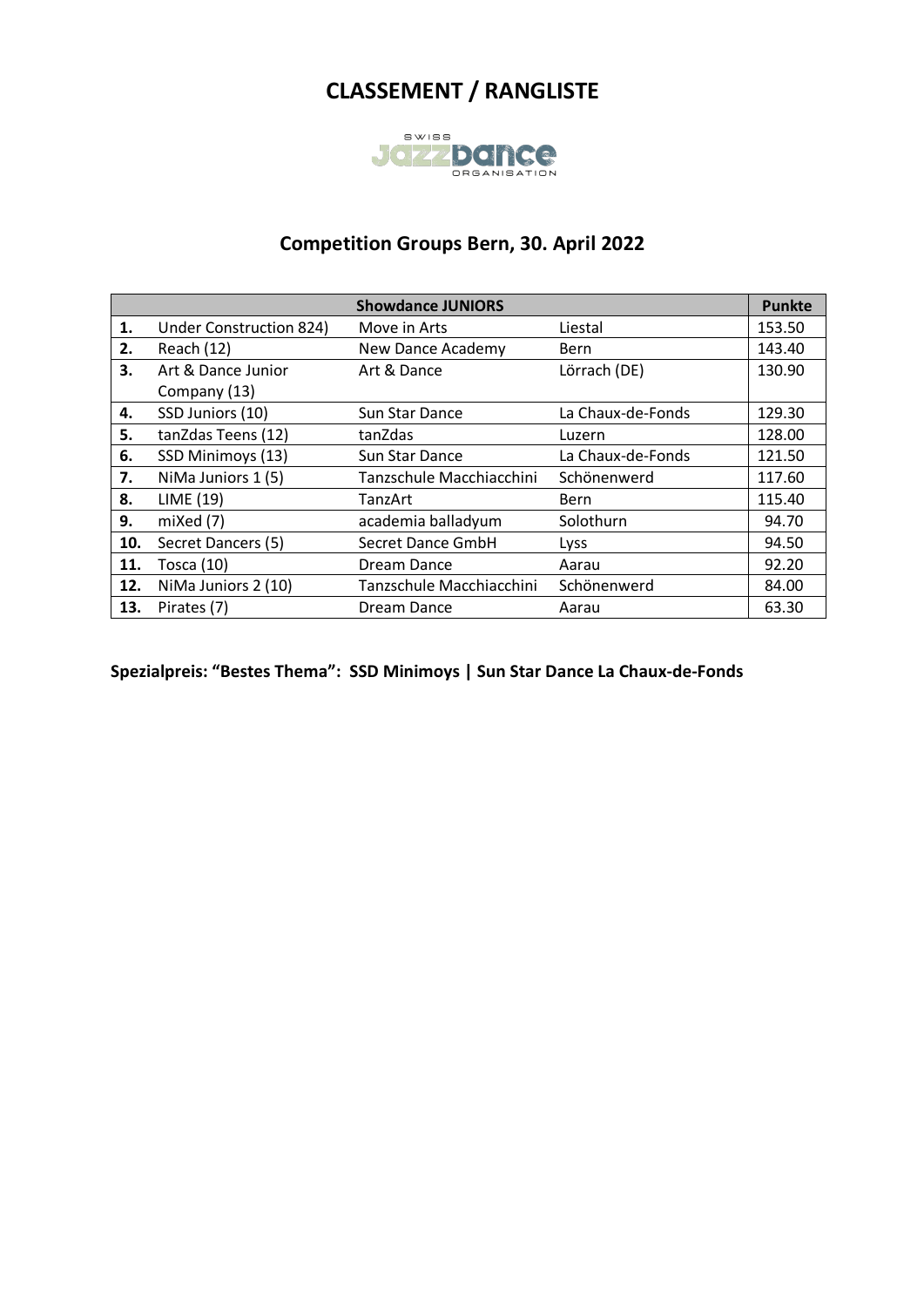

### **Competition Groups Bern, 30. April 2022**

|     |                        | <b>Small Groups ADULTS</b>  |                   | <b>Punkte</b> |
|-----|------------------------|-----------------------------|-------------------|---------------|
| 1.  | Estimation             | Dance Town                  | Wettingen         | 120.00        |
| 2.  | mdc company junior     | académie mdc                | Neuchâtel         | 102.60        |
|     | ballet (6)             |                             |                   |               |
| 3.  | SSD Teenage Dream (7)  | Sun Star Dance              | La Chaux-de-Fonds | 100.70        |
| 4.  | Half light tanZdas (7) | tanZdas                     | Luzern            | 100.40        |
| 5.  | PURPLE (5)             | TanzArt                     | <b>Bern</b>       | 98.80         |
| 6.  | Say what tanZdas (7)   | tanZdas                     | Luzern            | 98.40         |
| 7.  | Triple Synapsis (7)    | <b>Musical Factory</b>      | Luzern            | 96.30         |
| 8.  | NiMa Company (5)       | Tanzschule Macchiacchini    | Schönenwerd       | 93.20         |
| 9.  | Unique (6)             | <b>Ballettstudio Linder</b> | Zofingen          | 90.00         |
| 10. | Art & Dance Trio (3)   | Art & Dance                 | Lörrach (DE)      | 85.40         |
| 11. | Ballet de l'Ambre (7)  | Atelier de danse J.P.       | Delémont          | 84.40         |
| 12. | en fleur (4)           | accademia balladyum         | Solothurn         | 83.40         |
| 13. | Contretemps Comp.      | <b>Giant Studio</b>         | Neuchâtel         | 82.60         |
| 14. | Remember (4)           | Tanzstudio Alegria          | Grenchen          | 78.00         |
| 15. | D'AMACA COMPANY        | NatMove                     | Baden             | 77.90         |
|     | (4)                    |                             |                   |               |
| 16. | JV Dance (7)           | JV Dance                    | Pratteln          | 77.80         |
| 17. | Paris (6)              | Dream Dance                 | Aarau             | 76.30         |
| 18. | Jazz Crew (4)          | The Art of Generations      | Zofingen          | 70.90         |
| 19. | Space Souls (7)        | Space                       | Aarau             | 70.30         |